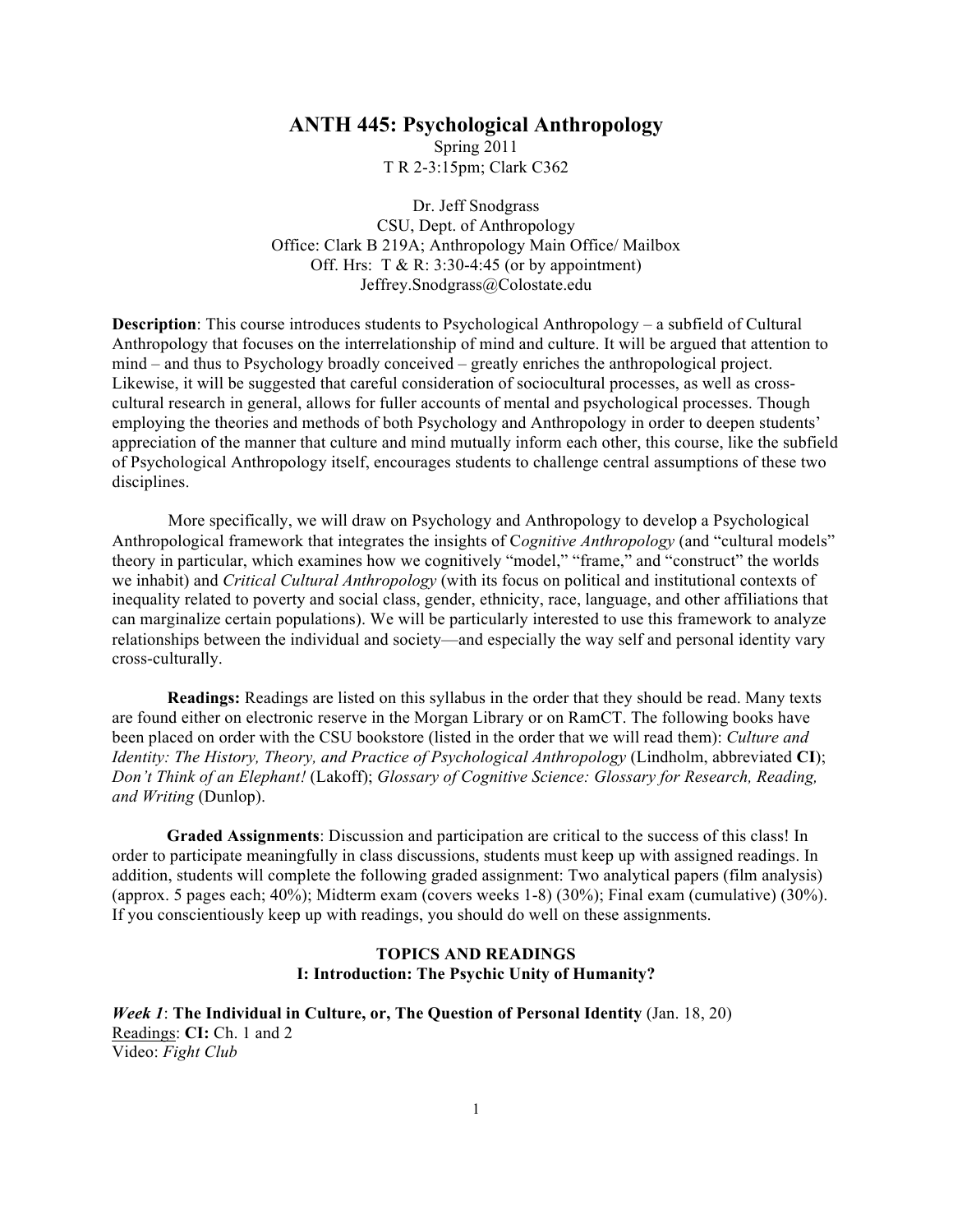*Week 2*: **Notes on the Balinese Cockfight: Has Anthropology Lost Its Minds?** (Jan. 25, 27) Readings: **E-Res.:** "Deep Play: Notes on the Balinese Cockfight" (Geertz; the voluminous footnotes are NOT required); **RamCT:** "Has Culture Lost Its Minds?" (Linger) Video: *Cockfight*

#### **II: Culture, Personality, and Human Development**

*Week 3***: Anthropology and Psychoanalysis: The Balinese Witch Play and 'Diaperology'** (Feb. 1, 3) Readings: **CI:** Ch. 3: pp. 60-68 (on Freud); **E-Res.:** "On the Concept of Plot in Culture" (Mead) Video: *Bathing Babies in Three Cultures; Trance & Dance in Bali*

*Week 4:* **Transitions to Adulthood: Speaking Self Through** *Trek* (Feb. 8, 10) Readings: **CI:** Ch. 4; **E-Res.:** "Boys in Space: *Star Trek*, Latency, and the Neverending Story" (Bick; only pages 189-195 and 204-207 are required); **E-Res.:** "*Star Trek* Rerun, Reread, Rewritten: Fan Writing as Textual Poaching" (Jenkins); Video: *Trekkies*

*Week 5***: Transitions to Adulthood, cont.: Japanese Adolescence and the Body in** *Manga* **and** *Anime* (Feb. 15, 17)

Readings: **CI:** Ch. 5; **E-Res.:** "Why Anime?," "Body, Metamorphosis, Identity," "*Akira* and *Ranma ½*: The Monstrous Adolescent" (Napier)

Video: *Akira* (excerpts)

#### **III. Gendered Selves**

*Week 6:* **Narrative/ Poetry & Gendered Experience Among the Bedouin** (Feb. 22, 24) Readings: **CI:** Ch. 6; **E-Res.:** "Modesty and the Poetry of Love" (Abu-Lughod); **E-Res.:** "The *Balah*: Poem as Play" & "The Poetic Construction of the Self" (Caton pp. 79-108 should be skimmed to get main points, pp. 109-130 are required)

\*\* Paper 1: Due Thurs., Feb. 24th in class\*\*

*Week 7***: The Representation of Women in Japanese** *Anime* (March 1, 3) Readings: **CI**: Ch. 7**; E-Res.:** "Controlling Bodies: the Body in Pornographic Anime" & "Doll parts: Technology and the Body in Ghost in the Shell" (Napier); **E-Res.:** "Cartooning Erotics: Japanese *Ero Manga*" (Allison only pp. 51-56 and 78-79 are required—still, skim the rest) Video: *Ghost in the Shell*

#### *Week 8***: Heroes, Male and Female: Re-reading the** *Ramayana* (March 8, 10)

**Readings: CI:** Ch. 8; **E-Res.:** "Introduction: the Diversity of the Ramayana Tradition" (Richman); **E-Res.:** "Fire and Flood: The Testing of Sita in Kampan's *Iramavataram*" (Shulman); **E-Res.:** "A Ramayana of Their Own: Women's Oral Tradition in Telugu" (Rao) Video: *Fire*

*Week 9***:** Spring Break, No Class! (March 12-20)

# **IV: Towards a Comprehensive Cognitive Anthropology: Cultural Models and the Regulation of Thought, Emotion, and Personality**

*Week 10***: Human Cognition: Thinking Through "Cultural Models"** (March 22, 24) Readings: **CI:** Ch. 9; *Don't Think of an Elephant!* (Lakoff) \*\*Midterm Exam: Covers wks. 1-8; Thurs., March 24th\*\*